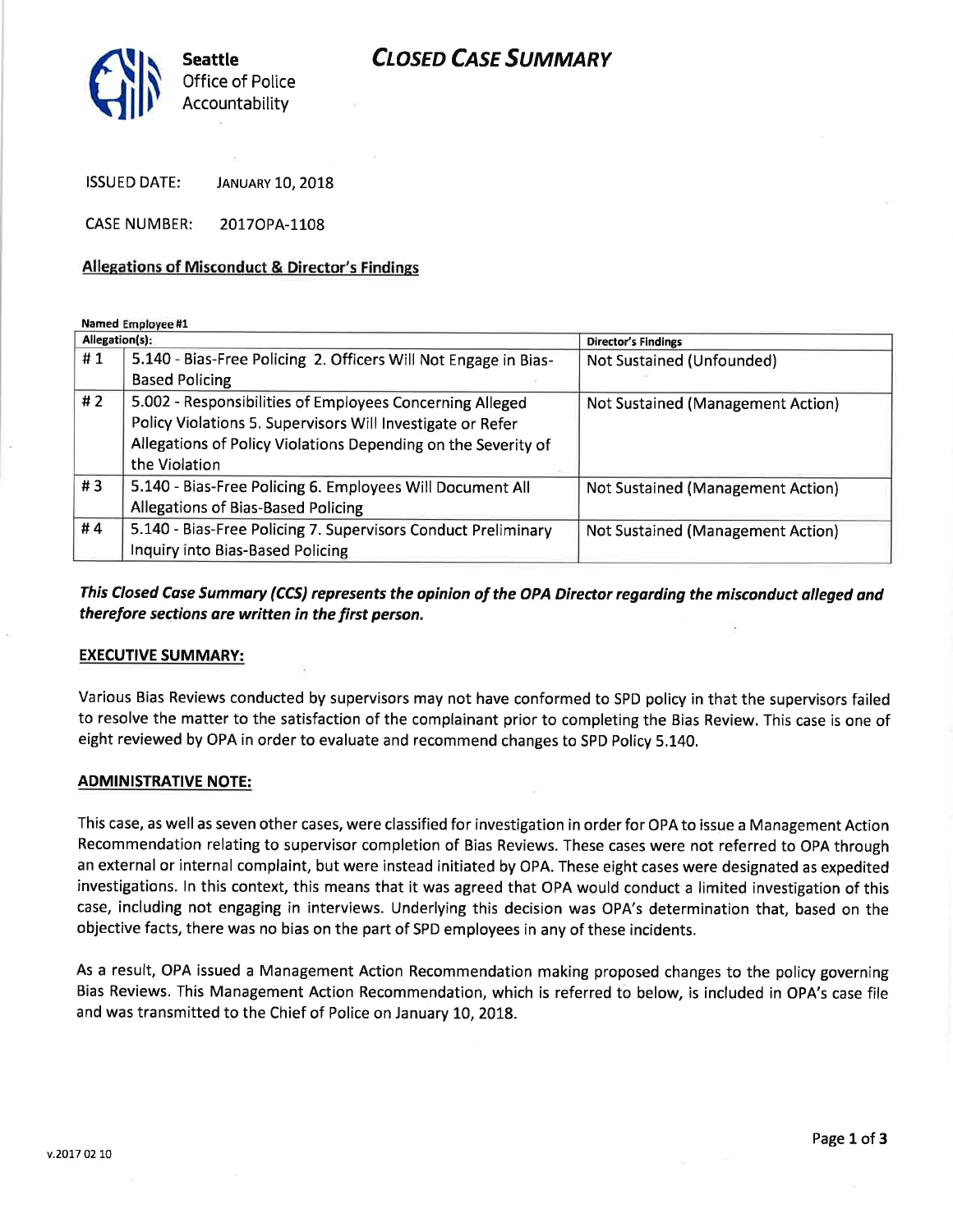

# **CLOSE CASE SUMMARY**

Accountability OPA CASE NUMBER: 20170PA-1108

#### ANALYSIS AND CONCLUSIONS:

#### Named Employee #1- Allegation #1

#### 5.140 - Bias-Free Policing 2. Officers Will Not Engage in Bias-Based Policing

The subject was identified as the primary aggressor in an assault and was placed under arrest. The subject later complained that he was only arrested because of his race. A sergeant responded to the scene and spoke with the subject. The subject again alleged that his arrest was based on his race. He further indicated that, during his arrest, an officer said: "stop resisting nigger." I note that this epithet did not appear on the video of the incident.

The sergeant attempted to interview the subject concerning his bias complaint; however, the subject would not discuss it and instead repeatedly told the sergeant to go back and arrest the victim. As such, the sergeant was unable to resolve this matter to the complainant's satisfaction, However, the sergeant still completed a Bias Review

SPD policy prohibits biased policing, which it defines as "the different treatment of any person by officers motivated by any characteristic of protected classes under state, federal, and local laws as well other discernible personal characteristics of an individual." (SPD Policy 5.140,) This includes different treatment based on the race of the subject. (See id.) SPD employees are required to "call a supervisor in response to allegations of bias-based policing." (SPD Policy 5.140-POL-5.) The supervisor must be called to the scene. (/d.) This section of the policy provides guidance as to when an allegation of biased policing occurs, explaining that: "an allegation of bias-based policing occurs whenever, from the perspective of a reasonable officer, a subject complains that he or she has received different treatment from an officer because of any discernable personal characteristic..." (Id.)

Based on a review of the objective evidence in this case, there is no indication that any SPD employee engaged in biased policing. As such, I recommend that this allegation be Not Sustained – Unfounded.

#### Recommended Finding: Not Sustained (Unfounded)

#### Named Employee #1 - Allegation #2

5.002 - Responsibilities of Employees Concerning Alleged Policy Violations 5. Supervisors Will Investigate or Refer Allegations of Policy Violations Depending on the Severity of the Violation

I refer to the Management Action Recommendation concerning Bias Reviews and SPD Policy 5.140, which was issued on January 10, 2018. This Management Action Recommendation is included in the case file.

Recommended Finding: Not Sustained (Management Action)

# Named Employee #1 - Allegation #3 5.140 - Bias-Free Policing 6. Employees Will Document All Allegations of Bias-Based Policing

I refer to the Management Action Recommendation concerning Bias Reviews and SPD Policy 5.140, which was issued on January 10, 2018. This Management Action Recommendation is included in the case file.

Recommended Finding: Not Sustained (Management Action)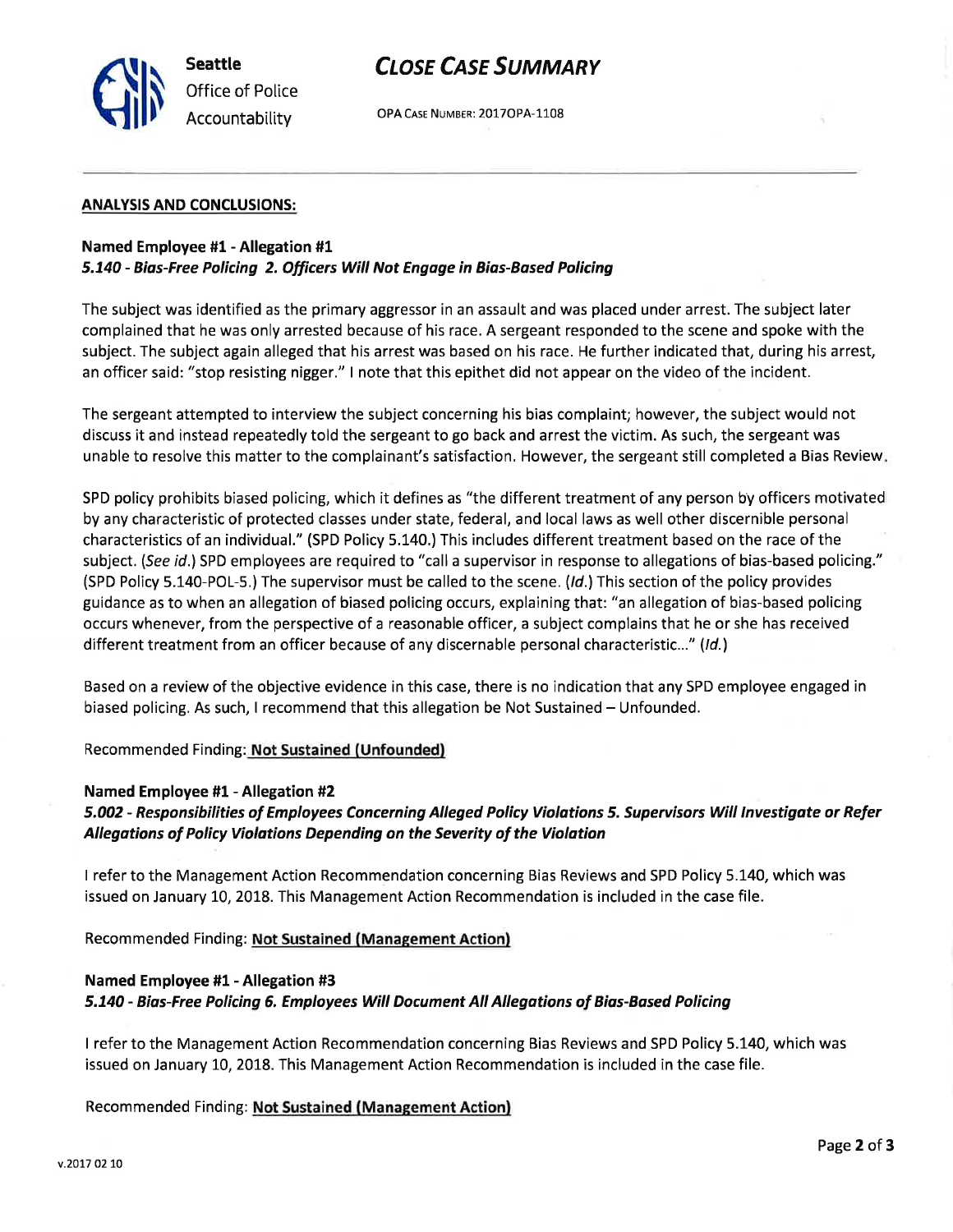v.2017 02 10

# **CLOSE CASE SUMMARY**

OPA CASE NUMBER: 2017OPA-1108

# Named Employee #1 - Allegation #4

Seattle

Office of Police Accountability

# 5.740 - Bios-Free Policing 7, Supervisors Conduct Preliminary lnquiry into Bias-Based Policing

<sup>I</sup>refer to the Management Action Recommendation concerning Bias Reviews and SPD Policy 5.140, which was issued on January 10, 2018. This Management Action Recommendation is included in the case file.

Recommended Finding: Not Sustained (Management Action)

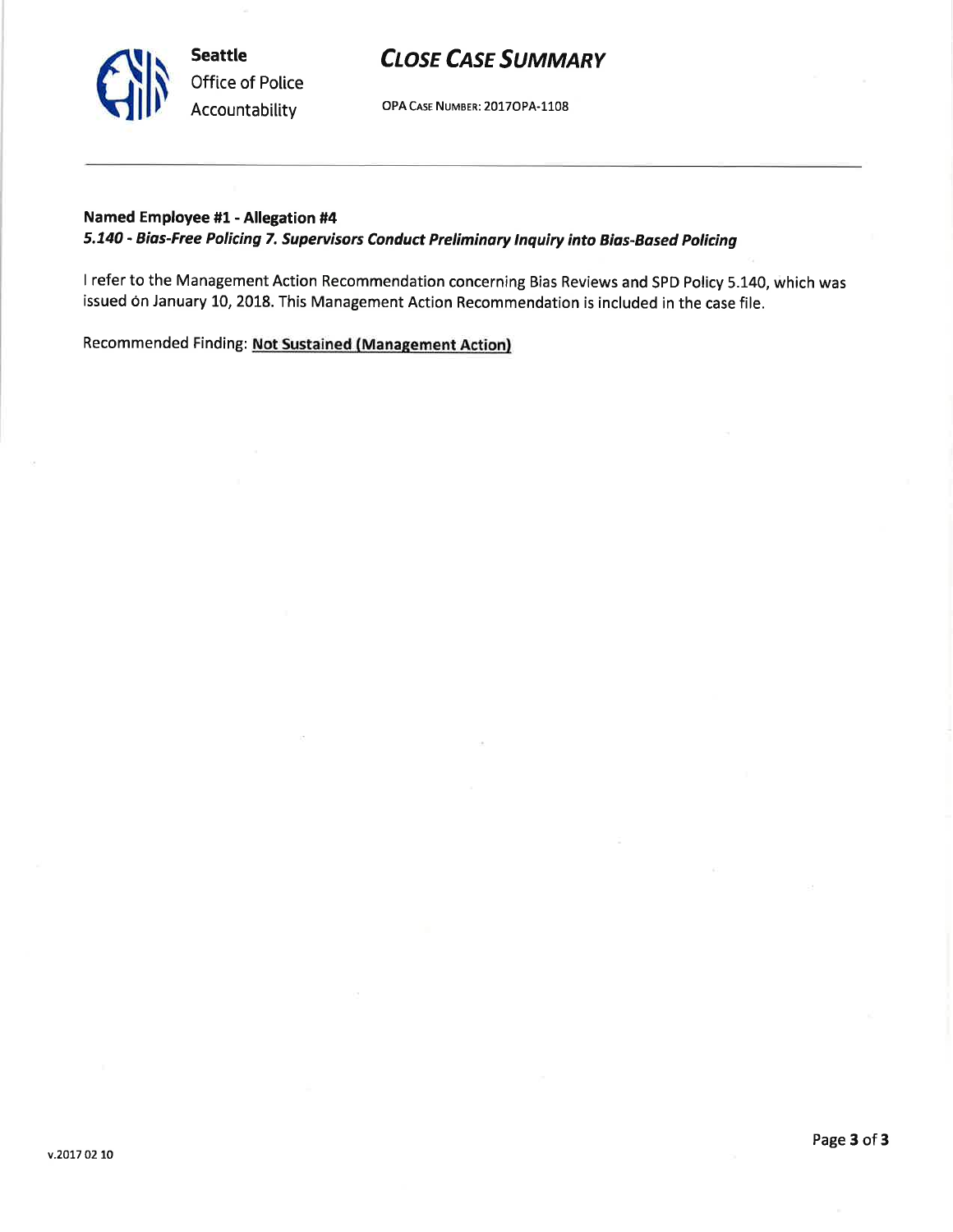

January 10, 2018

lnterim Chief Carmen Best Seattle Police Department PO Box 34985 Seattle, WA 98L24-4986

#### RE: MANAGEMENT ACTION RECOMMENDATION REGARDING BIAS REVIEWS

Dear Chief Best:

I write to provide a Management Action Recommendation primarily concerning SPD Policy 5.140. Specifically, this Management Action Recommendation addresses Bias Reviews and the concern that, in some cases, such reviews are being completed contrary to policy.

This Management Action Recommendation relates to eight OPA cases: 2017OPA-0938; 2017OPA-1014; 2017OPA-1016; 2017OPA-1017; 2017OPA-1018; 2017OPA-1077; 2017OPA-1079; and 2017OPA-1108.

#### A. SPD's Biased Policing Policy and Bias Reviews

SPD Policy 5.140 prohibits biased policing, which it defines as "the different treatment of any person by officers motivated by any characteristic of protected classes under state, federal, and local laws as well other discernible personal characteristics of an individual." (spD policy 5.140.)

When a subject alleges biased policing, the officer to whom the allegation is made is required to "call <sup>a</sup> supervisor to the scene to review the circumstances and determine an appropriate course of action." (SPD Policy 5.140-POL-5.) The supervisor, in turn, is tasked with conducting a preliminary investigation and, as <sup>a</sup> result of that investigation, is required to complete either a Complaint Blue Team Entry (referred to herein as a Complaint Entry) or a Bias Review Blue Team Entry (referred to herein as a Bias Review).

SPD policy sets forth the circumstances in which it is appropriate to complete a Bias Review. ln all other situations, the supervisor is required to generate a Complaint Entry and forward that complaint to OpA.

With regard to Bias Reviews, supervisors are instructed to complete this report "to document the circumstances of the allegation and steps that were taken to resolve it." (SpD policy 5.140-pOL-8.) SpD Policy 5.140-POL-6 sets forth the information that the sergeant must include in the Bias Review. (Id.) The policy also instructs that a Bias Review is only to be completed when two factors can be met: first, "the supervisor believes that the matter has been resolved to the satisfaction of the person making the allegation"; and, second, "the supervisor believes that no misconduct was involved." (Id.)

The policy further outlines the expectations for the screening of the bias policing allegation by the sergeant, lf the complainant wants to speak to the sergeant, the sergeant is required to do so. (SPD Policy 5.140- POL-7.) If the complainant has left the scene prior to the sergeant's arrival, the sergeant is required to try to contact the complainant by phone or letter. (Id.) The sergeant is required to inform the complainant of the option of filing an OPA complaint. (Id.) SPD Policy 5.140-PRO-1(5) instructs that supervisors should provide "specific information to the person on how to file a complaint or, if warranted, refer[] the matter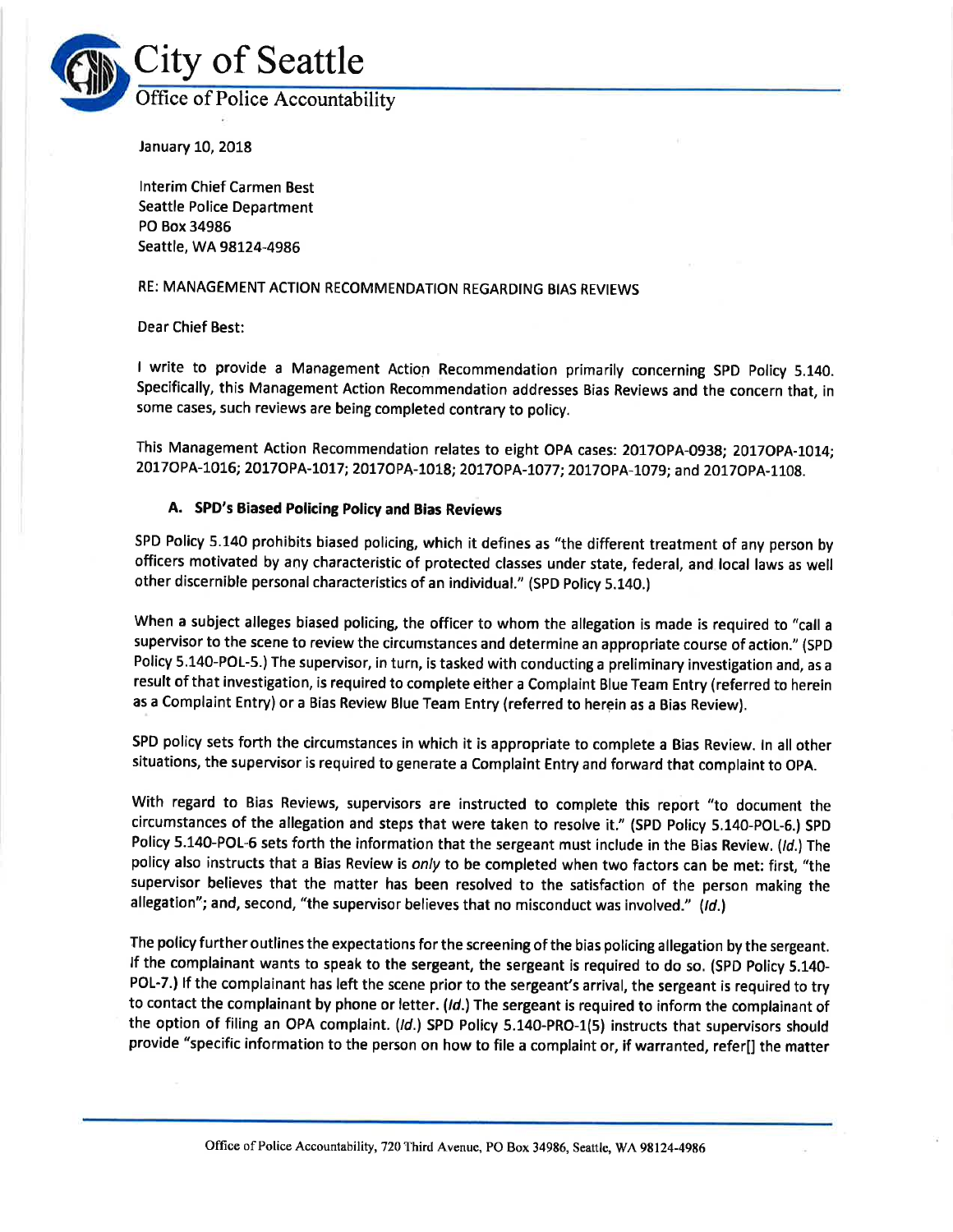to OPA for further investigation." If the complainant wishes to proceed with an OPA complaint, the sergeant is required to complete a Complaint Entry. (SPD Policy 5.140-POL-7.)The sergeant is also required to complete a Complaint Entry if it is determined that potential misconduct occurred during the screening of the incident. (Id.) This portion of the policy again reiterates that "Bias Review Blue Team entries are only used when the supervisor believes that no misconduct occurred and that the matter has been resolved to the satisfaction of the complainant."  $(ld)$  Lastly, the next level supervisor is responsible for reviewing the Bias Review and forwarding that Bias Review to OPA. (SPD Policy 5.140-PRO-1(8).)

The Bias Review Template contains ten fields that need to be completed by the sergeant. lncluded among those fields are: (4) "what was the subject's complaint"; (5) "what actions did you take to resolve the matter to the satisfaction of the complainant"; and (6) "was the subject provided with OPA contact information." In its instructions, the Bias Review Template instructs officers that "A Bias Review is used when a Bias Policing allegation is made and no misconduct is identified. If misconduct is identified, DO NOT use the Bias Review Blue Team entry. lnstead, enter an OPA Complaint in Blue Team and route it through your Chain of Command."

### B. The Purpose and Benefit of Bias Reviews

Bias Reviews should be encouraged by the Department and, for that matter, by OPA. Bias Reviews serve a number of purposes. They require sergeants to conduct investigations into allegations of misconduct, which empowers them to truly supervise and be responsible for their officers, thus strengthening the Department's internal accountability.

They further facilitate a mechanism for multi-layered review of allegations of bias - by the sergeant, by the chain of command, by OPA, and then by the OPA Auditor -- prior to completion of the investigation. All of these actors are able evaluate the thoroughness and objectivity of the review and ensure that it was done critically and in compliance with policy.

Bias Reviews also require an in-person interaction between sergeants and those complaining of biased policing. ln this respect, they create largely positive interactions between complainants and the police where sergeants are given the opportunity to address, in real time, concerns that, even if not ultimately warranted based on the facts, may feel very real to the complainants. lt also helps bridge the divide between the community and the police by not only helping community members understand why police officers may take certain law enforcement actions, but also by illuminating for sergeants and officers how certain law enforcement actions, even if they seem totally reasonable to officers, could negatively impact a community member.

### C. The Flaws in the Bias Revlew Pollcy

While Bias Reviews have numerous benefits, it has become evident that there are several flaws in the policy,

First, there appears to be a conflict between SPD Policies 5.140-POL-6 - 7 and 5.002-POL-5. Specifically, SPD Policy 5.002-POL-5 instructs that "all allegations of serious policy violations will be referred to OPA for investigation." lncluded among those serious policy violations are allegations of biased policing. (SPD Policy 5.002-POL-5.) This portion of the policy contains a reference to SPD Policies 5.140-POL-6 and 5.140-POL-7, but does not explicitly provide an exception from the general reporting requirement. As such, these policies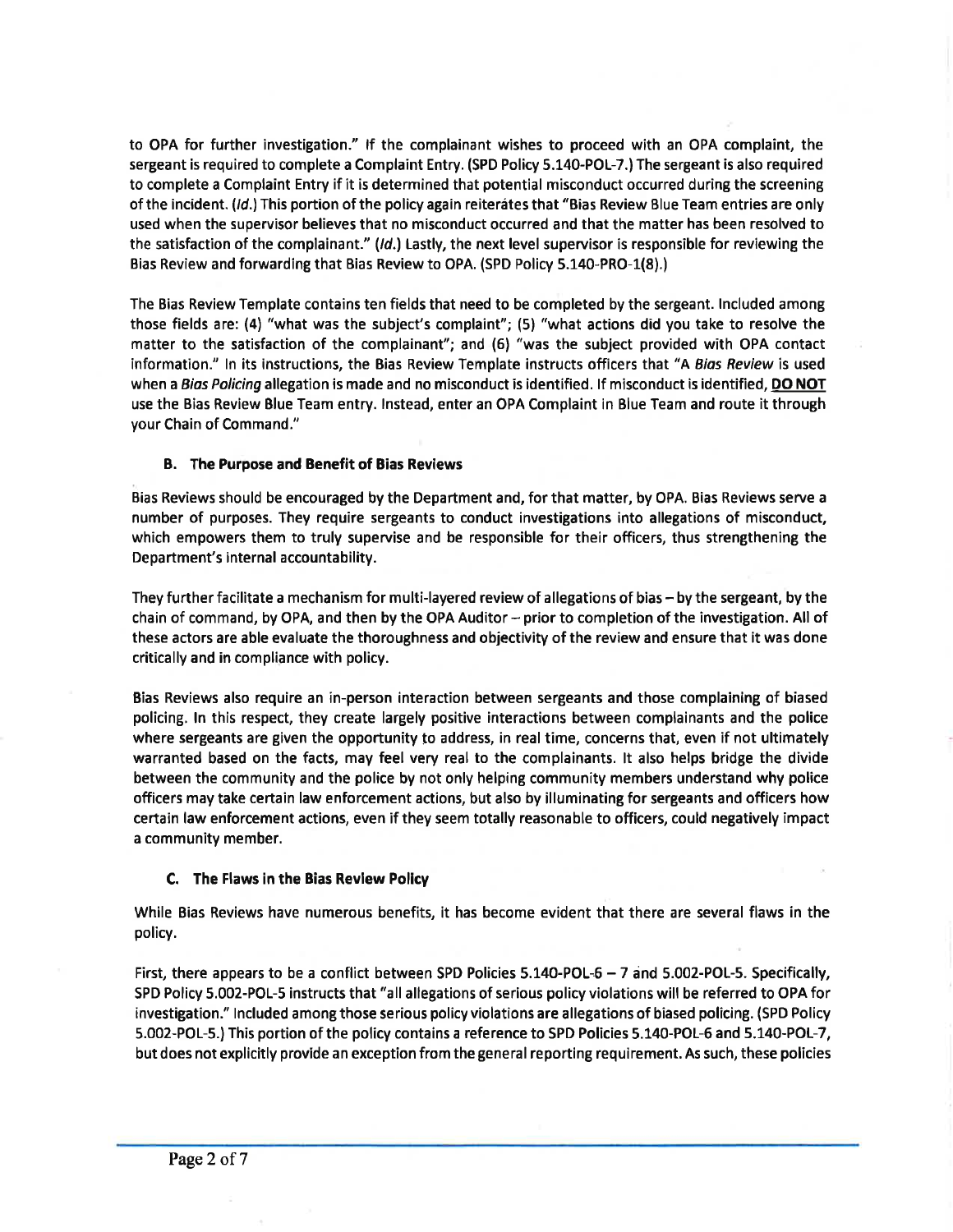are in conflict. SPD Policy 5.140 requires that a supervisor, under certain circumstances, complete a Bias Review, which is not the immediate OPA referral mandated by SPD policy 5.002, even though the Bias Review does go through OPA at a later stage.

Second, the policy's requirement that a Bias Review may only be completed when the sergeant can demonstrate that the matter has been resolved to the complainant's satisfaction has proven largely unworkable. This issue was initially flagged by both the former OPA Auditor and the current lnterim OpA Auditor; however, the problems caused by the satisfaction of the complainant standard has also been recognized by both OPA and the Department.

ln the cases reviewed by OPA, sergeants interviewed or attempted to interview the complainants consistent with policy, but the complainants either: refused to discuss the matter; made other statements that were not responsive to the sergeants' inquiries; had already left the scene; or were otherwise unable or unwilling to respond to the sergeants (for example, because the complainant was in crisis). Based on the responses or non-responses to their inquiries, the sergeants had not - and, in some cases, could not have - satisfied the complainants, which is a required element for gompleting a Bias Review. However, the sergeants simply provided OPA's contact information to the complainants and completed Bias Reviews anyway.

Examples of such cases are provided below:

#### 2017OPA-0938

While working off-duty, an officer observed a motorist hit a parked car twice when parallel parking. The officer approached the driver and asked her to leave a note on the vehicle that she had hit. While she agreed to do so, the driver was upset and accused the officer of engaging in biased policing.

The officer notified a sergeant who responded to the scene. The sergeant was unable to obtain <sup>a</sup> statement from the complainant. The sergeant noted: "The complaint [sic] left the scene before <sup>I</sup> arrived and subject did not provide contact information for me to follow up."

A Bias Review was completed even though the complainant had left the scene and the sergeant could thus not have determined whether the Complainant was satisfied with the resolution of this matter.

#### . 2017OPA-1014

An officer responded to a report of two intoxicated patrons at a bar. After arriving at the scene, the officer was approached and grabbed by a female subject who scratched his arm. She was ultimately arrested. While the officer was placing her into the patrol vehicle, she stated: "are you doing this to me because l'm Asian? Don't be racist."

<sup>A</sup>sergeant was notified, came to the scene, and tried to interview the two subjects. However, the subjects would not respond to him.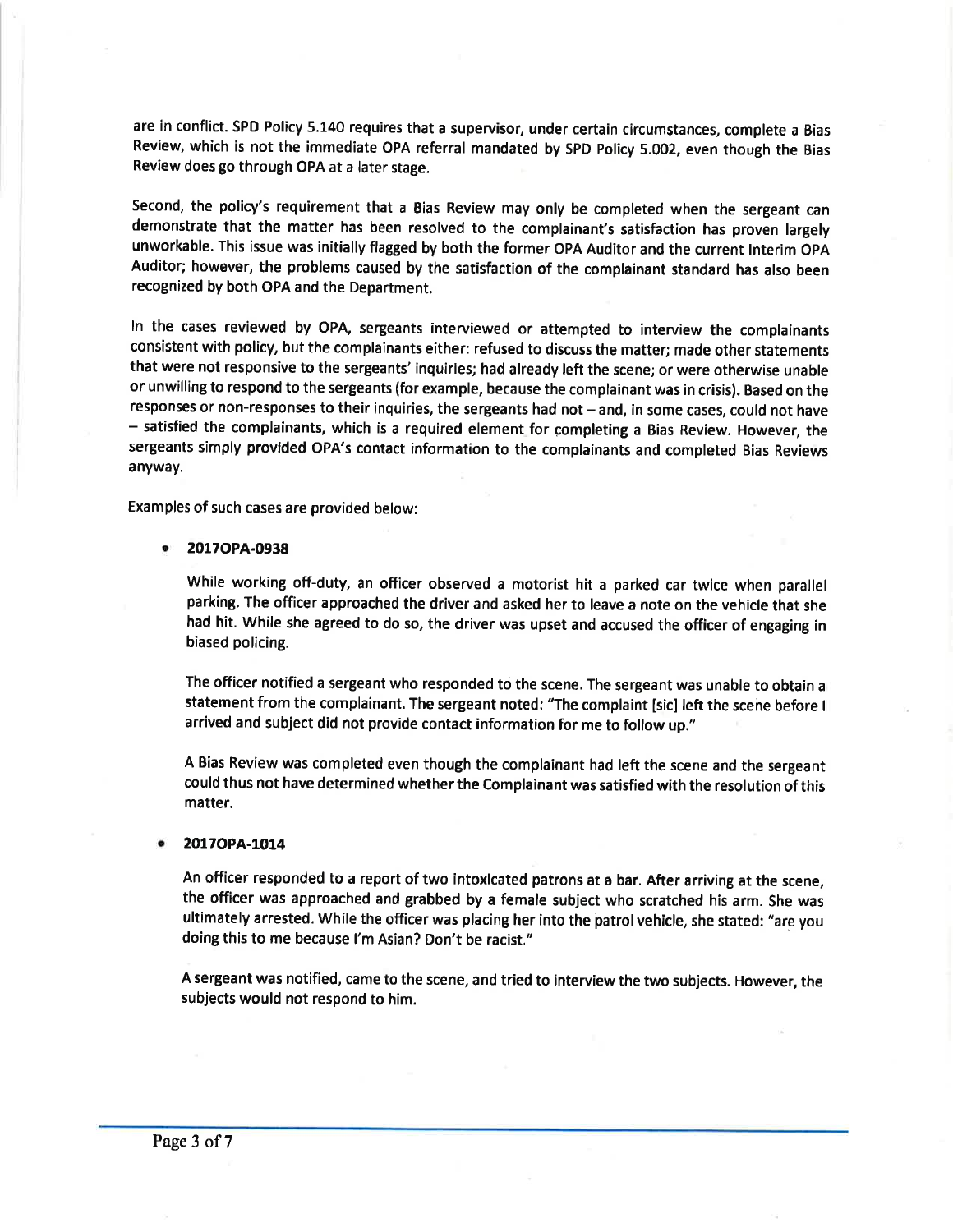Even though the sergeant could not obtain statements from the subjects and thus could not verifr that this matter was resolved to the complainant's satisfaction, a Bias Review was completed.

#### 2017OPA-1016

Officers were dispatched to a suspected assault. The officers arrested the subject, who was identified as the primary aggressor, The subject alleged that he was only being arrested because he was African-American and that the officers were racist for believing the victim's account (who was also African-American).

When the sergeant arrived at the scene to discuss the bias complaint with the subject, the subject was uncooperative and would not provide any details. When the sergeant attempted to explain that he wanted to determine the nature of the subject's bias complalnt, the subject responded: "it don't make no difference, anything you do would be racist too." Repeated attempts by the sergeant to interview the subject were unsuccessful.

The sergeant still completed a Bias Review even though the complainant had left the scene and the sergeant could thus not have determined that the Complainant was satisfied with the resolution of this matter.

#### 2017OPA-1017

Officers investigated an assault that was reported at the Torchlight Parade. The subject was identified as the primary aggressor and was placed under arrest. The suspect, who was African-American, stated that he was simply defending himself from the victim, who was white. The subiect further stated that he was arrested because he was African-American and the victim was white. The subject lastly alleged that the officers purposefully failed to interview any African-American or Asian witnesses to the incident.

The responding sergeant attempted to interview both the subject and his wife, who again relayed their belief that the arrest was based on bias and that the officers had failed to interview nonwhite witnesses.

A Bias Review was completed even though there was no indication that this matter was resolved to the complainant's satisfaction.

#### 20170PA-l018 a

Officers observed the subject, who matched the description of one of the perpetrators of <sup>a</sup> robbery. The officers detained the subject, and he was later positively identified by the victim during a show-up. The subject complained that the only reason he had been detained and arrested was because he was African-American.

A sergeant responded to the scene and interviewed the subject. The subject continued to assert that he was only subjected to law enforcement action because of his race and disputed the legal basis for his detention and arrest. He refused, however, to discuss his allegation of biased policing, telling the sergeant: "that's irrelevant, I don't give a fuck about that."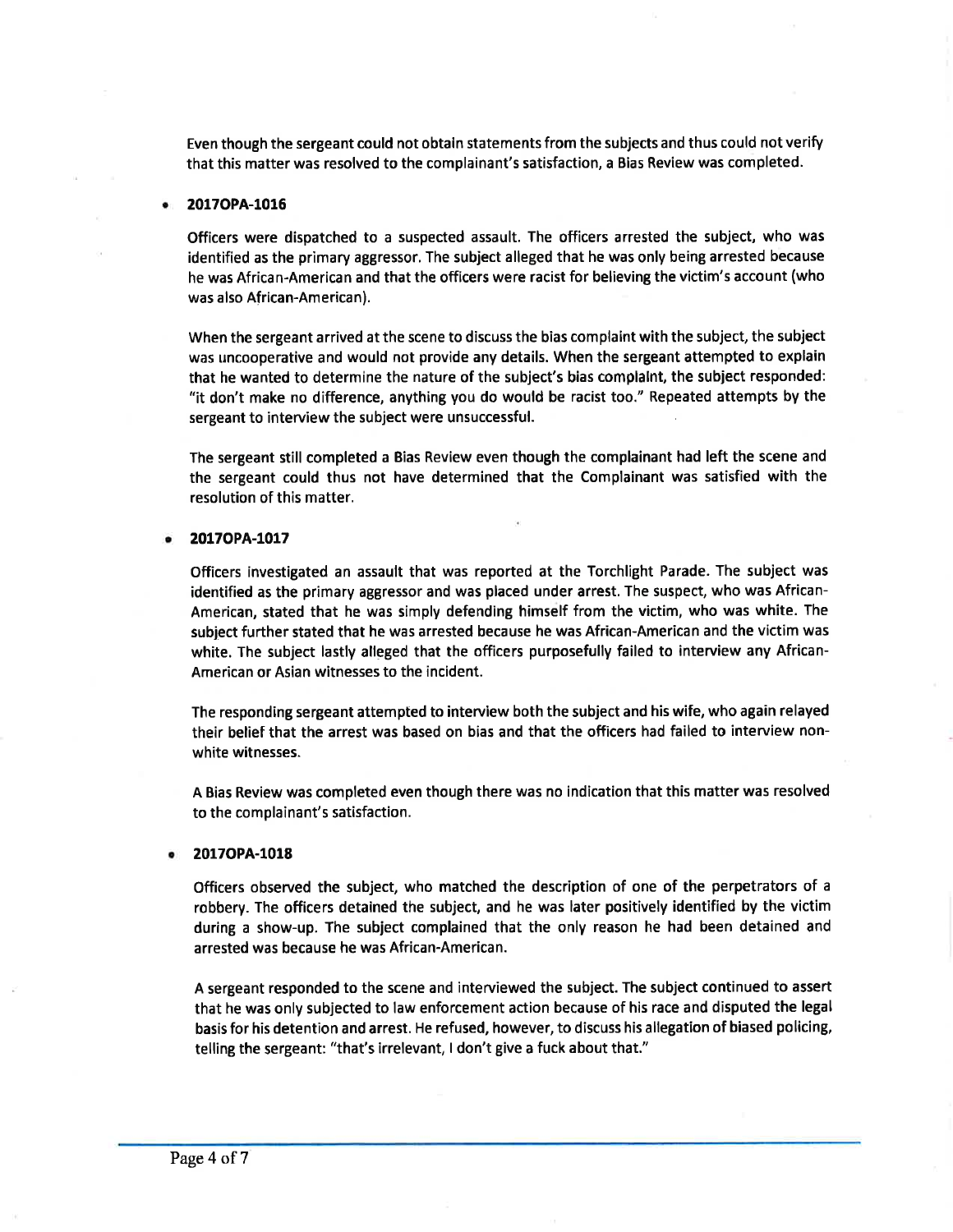Based on the record, the subject did not indicate that he was satisfied; however, the sergeant completed a Bias Review regardless.

#### 2017OPA-1077

The subject was observed engaging in a number of narcotics transactions. She was placed under arrest. During her arrest, the subject stated that she was being racially profiled by a particular officer.

<sup>A</sup>sergeant responded to the scene, but the subject refused to discuss her allegation. The sergeant tried to speak with her again while she was being held at the precinct. At that time, she stated that a specific officer had been "harassing" and "gunning for" her. She did not explicitly allege bias at that time.

While there is no indication that the complainant was satisfied with the resolution of her complaint, a Bias Review was still completed.

#### 2017OPA-1079 a

Officers responded to a domestic violence call at the home of the subject and the subject's boyfriend. The subject's boyfriend reported that the subject had scratched him and this allegation was corroborated by observed injuries, Based on the requirement for mandatory arrests in domestic violence cases, the subject was placed into custody. At that time, the subject complained that he was being arrested because he and his boyfriend were "brown."

A sergeant interviewed the subject multiple times to determine why he believed that the officers were biased. The subject did not provide any further explanation.

There is no indication from the record that the subject was satisfied with the resolution of the complaint. However, the sergeant completed a Bias Review.

#### 20170PA-1108 a

The subject was identified as the primary aggressor in an assault and was placed under arrest. The subject later complained that he was only arrested because of his race.

A sergeant responded to the scene and spoke with the subject. The subject again alleged that his arrest was based on his race. He further indicated that, during his arrest, an officer said: "stop resisting nigger." I note that this epithet did not appear on the video of the incident.

The sergeant attempted to interview the subject concerning his bias complaint; however, the subiect would not discuss it and instead repeatedly told the sergeant to go back and arrest the victim. As such, the sergeant was unable to resolve this matter to the complainant's satisfaction. However, the sergeant still completed a Bias Review.

Even though Bias Reviews should not have been completed in these cases, I do not find that these sergeants willfully violated policy. To the contrary, based on my review, I found that the sergeants acted in accordance with training and guidance provided by the Department. The Department, in turn, provided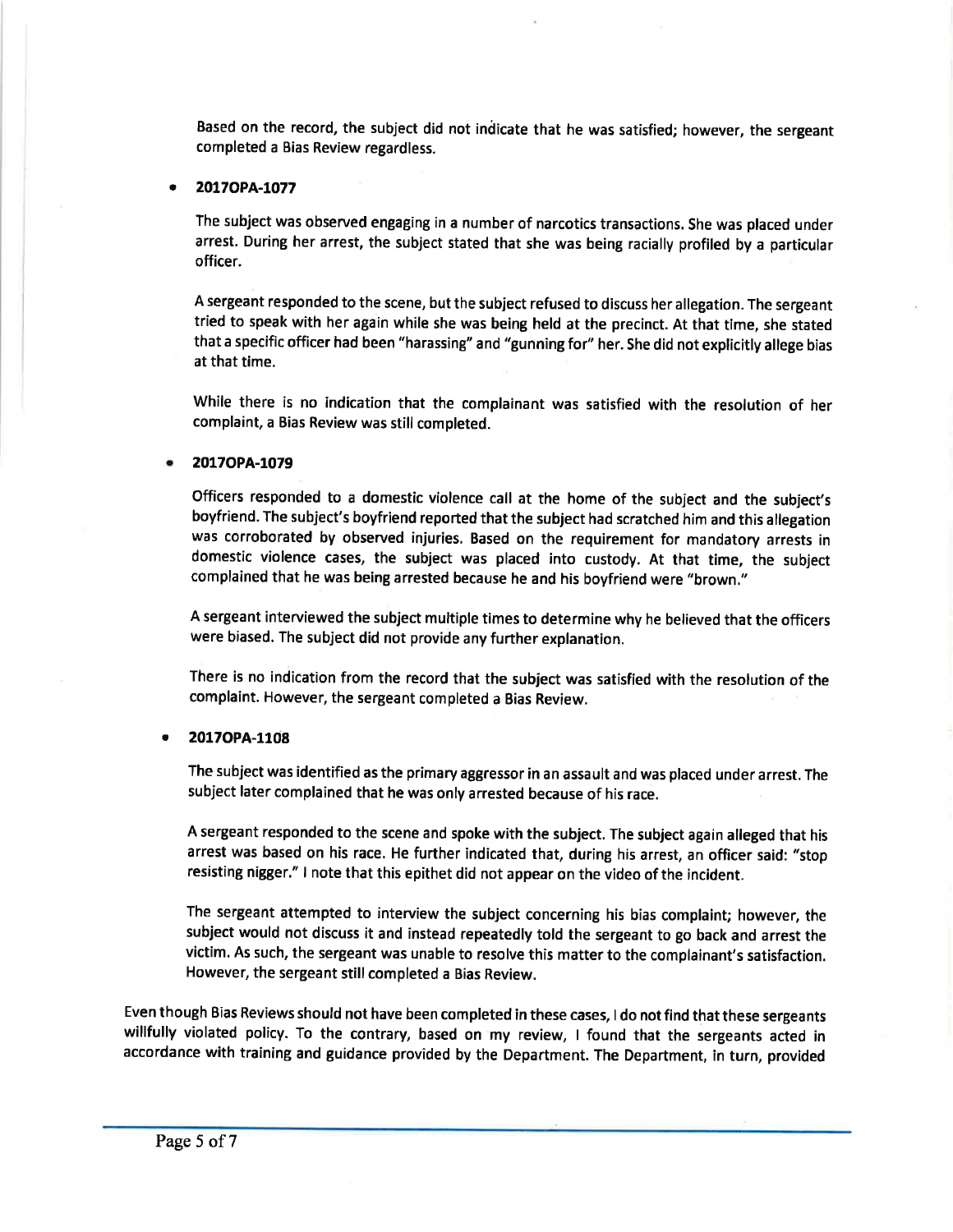such training and guidance to the sergeants because of the issues presented by the overly subjective satisfaction of the complainant standard.

As part of its evaluation of Bias Reviews, OPA interviewed Assistant Chief of Patrol Steve Wilske. Assistant Chief Wilske also expressed concern with the subjectivity of the satisfaction of the complainant standard. Assistant Chief Wilske stated that the current iteration of the policy was putting the sergeants in the difficult place of having to guess at what a complainant believed or felt and was "leading to inconsistent products across the City and across the Precincts."

I agree with Assistant Chief Wilske that the satisfaction of the complainant standard is a difficult, if not impossible, standard to apply. The policy is silent as to how satisfaction is to be measured, or even as to what satisfaction means. Does the complainant need to affirmatively indicate that they understand the reason why they were stopped and that they do not believe that there was bias? What if the complainant is satisfied with the sergeant's explanation but still feels that there is bias? What if the complainant says nothing? What if the complainant walks away? What if the complainant is in crisis and cannot provide <sup>a</sup> rational response?

ln recognition of the subjectivity of this standard and in order to ensure a more consistent approach and results, Assistant Chief Wilske explained that the Department made the decision to train sergeants to engage in a discussion with the complainant and, if that discussion did not resolve the complaint, to provide OPA's contact information. This training instructed sergeants that if they took those steps and if they believed that the bias allegation was without merit, a Bias Review was appropriate. Assistant Chief Wilske explained that sergeants "are to infer satisfaction if the person positively says, no, I don't want an OPA complaint or is unresponsive to that." This is the case even though the policy explicitly instructs that a Bias Review may not be completed unless the sergeant believes that the complainant is satisfied.

Based on the above, I believe that it is necessary to modify the policy governing Bias Reviews and, as such, I make the below Management Action Recommendation.

#### D. Management Action Recommendation

ln reaching this Management Action Recommendations, OPA had two overarching priorities. First, Bias Reviews should continue to be completed as they are an important law enforcement tool, a mechanism for increasing accountability within the chain of command, and can serve to open lines of communication and build a bridge between the police and affected community members. Second, sergeants must be set up to succeed instead of being asked to comply with a virtually impossible policy or given training and guidance that, if utilized, would cause them to act contrary to the policy's explicit requirements.

Based on my review, I believe that the subjective satisfaction of the complainant standard is unworkable and I recommend that it be removed from the policy. The Department should thus modify the policy to instruct sergeants that a Bias Review is appropriate if two elements are met: (1) the sergeant believes that the allegation of bias is without merit; and (2) OPA's contact information has been offered and the complainant either did not wish to proceed with a complaint or did not respond.

Accordingly, OPA proposes the following changes to SPD Policies 5.002-POL-5, 5.140-POL-5 and 5.140-POL-7: